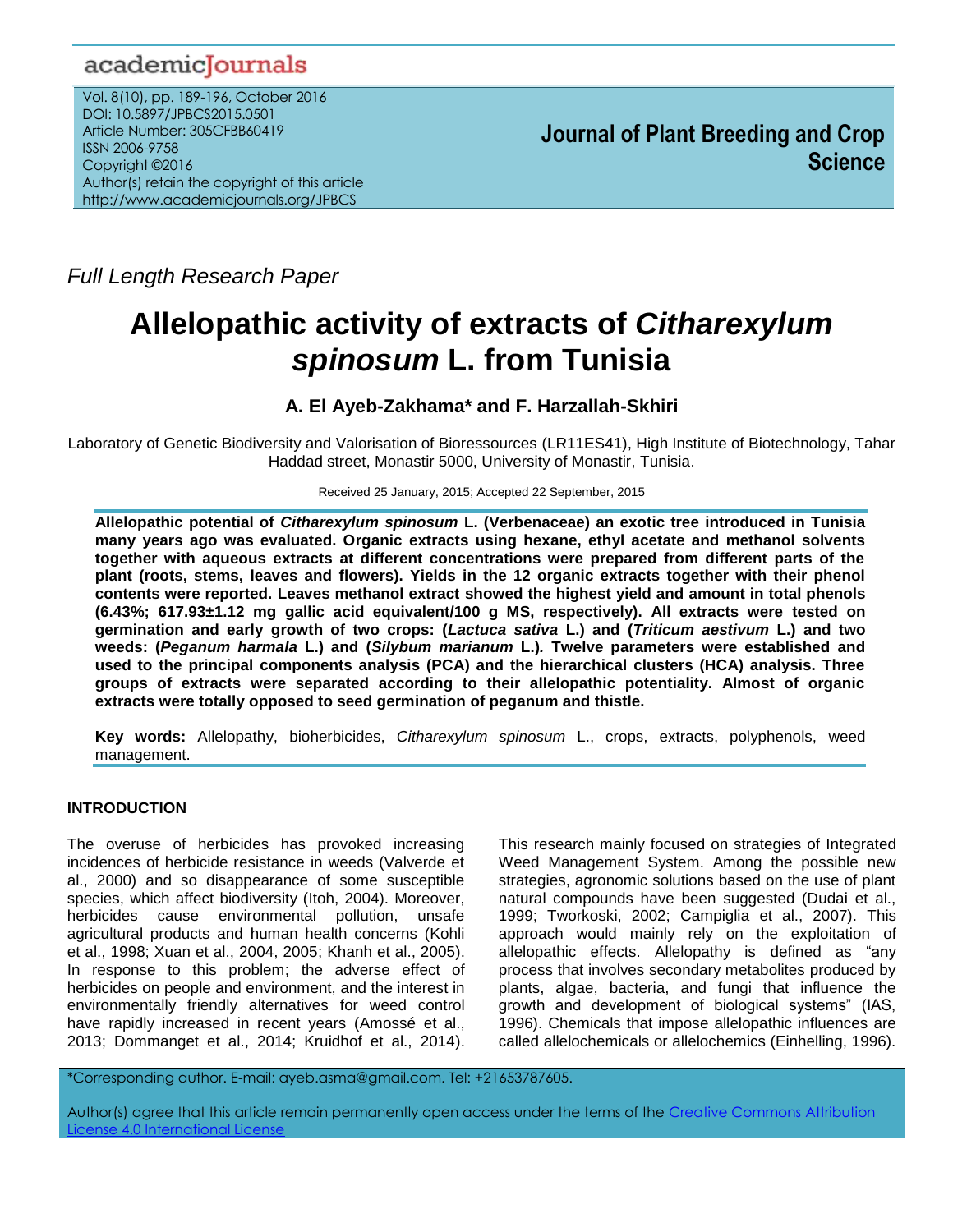| Aqueous and organic extracts for allelopathic test | <b>Abbreviation</b>     |
|----------------------------------------------------|-------------------------|
| Control for aqueous extracts                       | AC.                     |
| Aqueous Root extracts at 1, 2, 3 and 4 g/l         | AR1, AR2, AR3, AR4      |
| Aqueous Shoot extracts at 1, 2, 3 and 4 g/l        | AS1, AS2, AS3, AS4      |
| Aqueous Leaves extracts at 1, 2, 3 and 4 g/l       | AL1, AL2, AL3, AL4      |
| Aqueous Flowers extracts 1, 2, 3 and 4 g/l         | AFI1, AFI2, AFI3, AFI4  |
| Control for organic extracts                       | <sub>OC</sub>           |
| Root, stem, leaf, flower hexane extracts           | Rhex, Shex, Lhex, Flhex |
| Root, stem, leaf, flower ethyl acetate extracts    | Reac, Seac, Leac, Fleac |
| Root, stem, leaf, flower methanol extract          | Rmet, Smet, Lmet, Flmet |

**Table 1.** Aqueous and organic extracts used tested for allelopathic tests and their abbreviations.

These chemicals are largely classified as secondary plant metabolites (Rice, 1984). Allelochemicals are present practically in all plant tissues. They may be released from plants into their immediate environment (El-Khawas and Shehata, 2005; Bulut et al., 2006). These chemicals may exert their phytotoxic effect directly or indirectly as they selectively inhibit the growth of other plants, soil microorganisms or both (Lorenzo et al., 2013; Saraf et al., 2014). Originally, classified as waste products, allelochemicals more recently have been investigated extensively by ecologists and pharmacologists, and many complexes biological functions have been discovered (Hadacek, 2002). Now it has been established that allelopathic properties of plants can be exploited successfully as a tool for weed control (Mahajan and Chauhan, 2013). The advantage of utilizing natural compounds in sustainable agriculture patterns such as organic farming depends on their rapid decomposition in the environment (Tworkoski, 2002; Campiglia et al., 2007). *Citharexylum spinosum* L is one tree among many that produces sufficient biomass with allelopathic extracts that can be exploited for weed control purposes.

*Citharexylum spinosum* (syn. *Citharexylum quadrangular* Jacq. and *Citharexylum fruticosum* L.) (Verbenaceae Family) (Wagner et al., 1999) is native to the Caribbean (Turner and Wasson, 1997) introduced in Tunisia for many years and cultivated along the roadsides and in gardens. This tree possesses medicinal properties and was useful in the treatment of various ailments. A decoction of young twigs was used for children thrush and bark decoction for treating colds (Cordero, 1978; Lachman-White et al., 1992). The leaves were used as a source of an antiallergic and as an alternative in hepatic disorders (Balázs et al., 2006). *C. spinosum* was used with other plants as anthelmintic (Lans, 2007).

Research information on the allelopathic potential of *C. spinosum* is relatively paltry. So, the aim of this present study was to determine the allelopathic potential of *C. spinosum* aqueous and organic extracts on the seed germination and early growth of four target seeds; wheat (*Triticum aestivum* L.), lettuce (*Lactuca sativa* L*.*), harmal (*Peganum harmala* L.) and milk thistle (*Silybum marianum* [L.\)](http://fr.wikipedia.org/wiki/Carl_von_Linn%C3%A9).

# **MATERIALS AND METHODS**

#### **Plant material**

*C. spinosum* different organs (roots, stems, leaves and flowers) were collected in the garden of the High Institute of Biotechnology of Monastir (latitude 35° 46' 0''N, longitude 10° 59' 0'' E, coastal region, East of Tunisia, with a sub humid climate). A voucher specimen (CQV 12) was deposited at the Herbarium of the Laboratory of Botanic in the Institute. Roots were cleaned with tap water, and all the plant parts were air-dried in a shaded area at ambient temperature. Dried material was ground into a powder to pass through a 2-mm screen using a Wiley mill (Thomas Scientific, Swedesboro, NJ) and stored at 4°C until use.

#### **Preparation of aqueous and organic extracts**

One hundred grams of powder from each dried plant part (roots, stems, leaves and flowers) were separately extracted by soaking in 1 L distilled water at ambient temperature for 24 h (Khanh et al., 2005). The aqueous extracts were filtered through a double layered muslin cloth followed by Whatman no. 1 filter paper and then passed through 0.22 μm micro-filter pore size to remove bacteria. Filtrates were preserved at 4ºC. Each crude aqueous extract at 10% (m/v) was diluted with sterile distilled water to give final concentrations of 1, 2, 3 and 4% (m/v) (Table 1). The 16 extracts were used freshly within a week (Omezzine et al., 2011; El Ayeb et al., 2013).

Sequential extraction was carried out in organic solvents with rising polarity: hexane, ethyl acetate and methanol. One hundred grams of powder were immersed in the appropriate solvent for 7 days at room temperature. The 12 organic extracts (Table 1) were evaporated to dryness under reduced pressure in a rotary evaporator at 45°C, to remove the solvent. After determination of the yield the extracts were stored at 4°C until use.

#### **Determination of the total polyphenol content**

The content in total polyphenol in each organic extract was measured by spectrophotometric method based on a colorimetric oxidation/reduction reaction. The oxidizing agent used was of the Folin-Ciocalteu's phenol reagent (Merck) (Singleton and Rossi, 1965; AOAC, 1984). 50 µL of the diluted extract (1 mg/1 mL of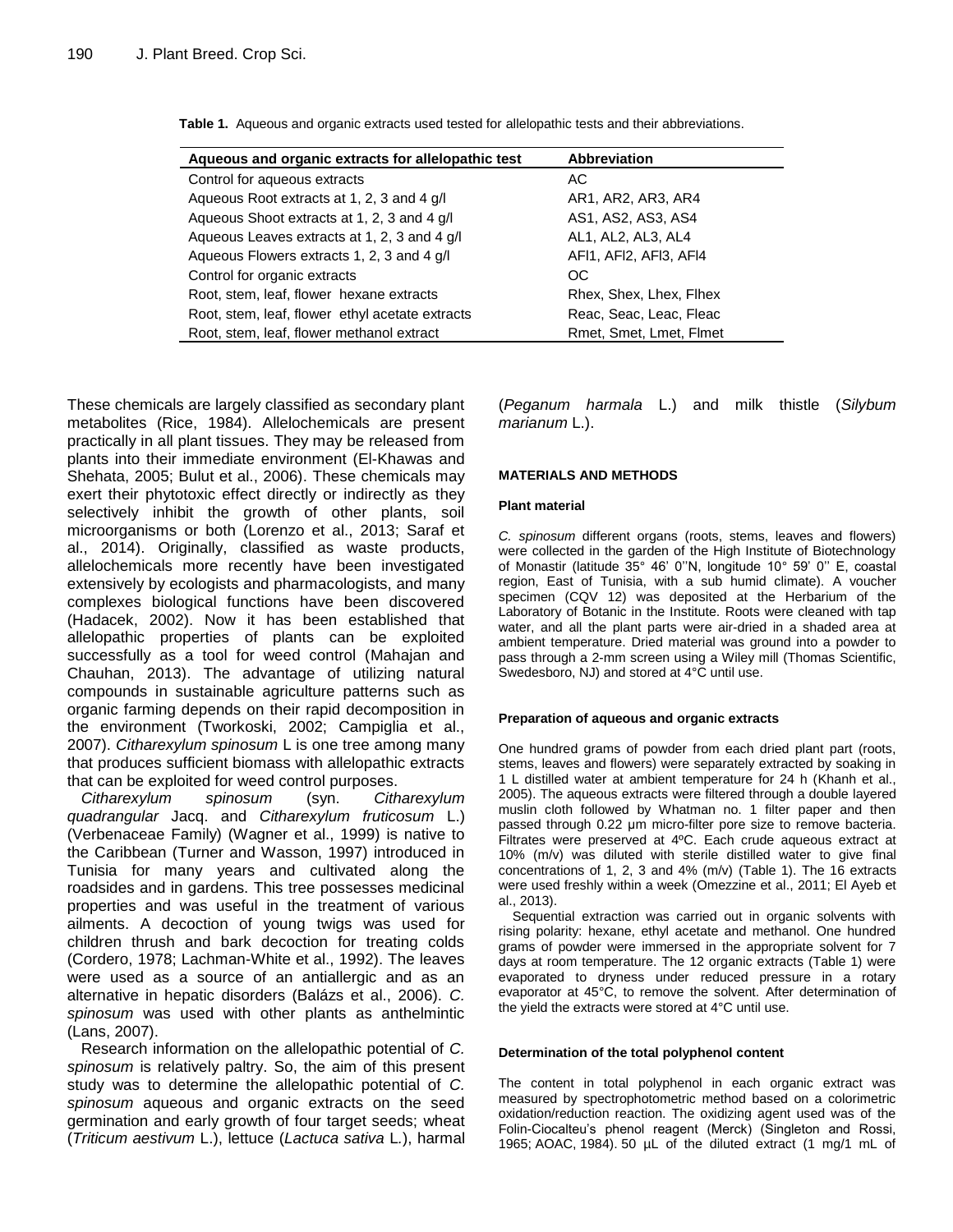methanol) was added to 750 µL of distilled water/Folin-Ciocalteu solution (28:2 v:v). After 3 min, 200 µL of sodium carbonate solution (20% in distilled water) was added and the test tubes were properly shaken before incubating in a boiling water bath for 1 min. The tubes were then allowed to cool in the dark at ambient conditions for 30 min to complete the reaction. For the control sample, 50 µL of methanol was used. The absorbance was measured at 765 nm. Tests were carried out in triplicate. Quantification was obtained by reporting the absorbance in the calibration curve prepared with gallic acid solutions ranging 0.01 to 0.1 mg/ml, results are expressed as mg of gallic acid equivalent (GAE) per gram of extract.

#### **Allelopathic bioassays**

#### *Bioassays with aqueous extracts*

Four target species; two crops, lettuce and wheat and two weeds; milk thistle and harmal were used to test germination and early growth responses. Lettuce has been used as a test plant because it was too sensitive to chemicals at low concentration (Olofsdotter, 2001). Wheat has been used because it was one of the most important agricultural foods and feed crops worldwide (Högy and Fangmeier, 2008) and milk thistle is a well known competitive weed for crops.

Five millilitres of each diluted aqueous extract was added onto three layers of Whatman no.1 sterilized filter paper, lined on the bottom of a sterile Petri dish (90 mm) and allowed to dry under reduced pressure. All target seeds were surface sterilized by immersing in 0.525 g  $L^{-1}$  of sodium hypochlorite for 5 min, rinsed in sterile deionised water four times and soaked in the last water bath at 22°C for 4 h. Preliminary essays prove that the bleach did not inhibit germination. Thirty swollen seeds of each species were sown in each Petri dish where the filter paper was moistened with 5 mL of sterile distilled water and kept in a growth chamber to germinate in the dark with an average temperature of  $23 \pm 2^{\circ}$ C for 7 days. Distilled water was the control (AC) (Table 1). The experimental designwasarandomizedcompleteblockreplicatedthreetimes. A seed was considered germinated when the radical protruded ≥ 2 mm.

#### **Bioassays with organic extracts**

The 12 dried organic extracts were dissolved in methanol to compare their phytotoxic effects. Five millilitres of each extract dissolved at 6000 ppm (6 mg mL $^{-1}$ ), were added to 3 sheets of filter paper displayed in a Petri dish (90 mm) and evaporated to dryness for 24 h at 24°C. The filter paper was moistened with 5 mL of sterile distilled water and then thirty imbibed seeds from each target species were arranged in each Petri dish and allowed to grow in a growth chamber in the dark at  $23 \pm 2^{\circ}$ C for 7 days. Treatments were arranged in a completely randomized design with three replications. Test conditions were identical to the previous bioassay. Control Petri dishes contained only methanol and distilled water (OC) (Table 1).

#### **Statistical analysis**

Percentage of germinated seeds was recorded and the root and shoot lengths were measured for all seedlings in each Petri dish on day 7 after placing the seeds on the medium. The data were transformed to percent of control for analysis. Data from the experiments were transformed using arcsin-square root (arcsine √x) to conform with assumptions of normality for analysis of variance (ANOVA) using SPSS 12.0, for Windows program. The significance of the differences between means was determined at  $P < 0.05$ using *Duncans's* multiple range tests. We evaluated whether the

type of extract (or group of extracts) was useful in reflecting its phytoxic effect on the germination and the early growth of each target seed species. The data obtained for all parameters in accordance with all extracts tested were subjected to Principal Components Analysis (PCA) and Hierarchical Cluster Analysis (HCA) using SPSS 12.0 software (SPSS Inc. Chacago, IL, USA).

# **RESULTS**

# **Yields and total polyphenol contents in the organic extracts**

Yields in the 12 organic extracts together with their polyphenol contents were reported in Table 2. Leaves have the highest yield with the three organic solvents; hexane, ethyl acetate, and methanol (0.91, 1.31 and 6.43%, respectively) followed by flowers then stems and finally roots. On the other hand, methanol gave the highest yield in all the plant parts analyzed. According to Folin Ciocalteau test, the different extracts from the different organs contained phenols. Leaf, flower, root and stem methanol extracts showed the highest amount with 617.93±1.12, 346.85±2.38, 134.95±0.69 and 94.77±0.78 mg GAE/g extract. For all the other extracts contents in total phenol were low and varied between 3.72±0.02 and 32.51±1.21 mg GAE/g.

#### **Allelopathic activity of aqueous and organic extracts**

To evaluate the allelopathic effects of organic and aqueous *C. spinosum* extracts, data recorded were subjected to Principal Component Analysis (PCA) and Hierarchical Cluster Analysis (HCA). The results indicated that, extracts have varying degree of inhibitory or stimulatory effect on germination and seedling growth. Effects of organic and aqueous extracts on germination and early growth of the 4 target seeds tested were reported in Table 3.

The HCA (data not given) based on the *Euclidean* distance between groups indicated three groups of extracts; Groups 1, 2 and 3, identified by the parameters with which they correlate. Data were reported in Table 3 according to the HCA analysis. The 3 groups were separated according to their allelopathic activity. Those groups clearly stand out forming separate groups and responses for tested parameters were different from one group to another. The group 3 was divided into 2 subgroups 3A and 3B, 3A was divided into subgroups 3Aa, 3Ab, 3B was subdivided into subgroups 3Ba and 3Bb. The later (3Bb) still divided into subgroups 3Bb1 and 3Bb2.

# *Group 1 and subgroups 1A and 1B*

The group 1 represented by controls (AC, OC) and root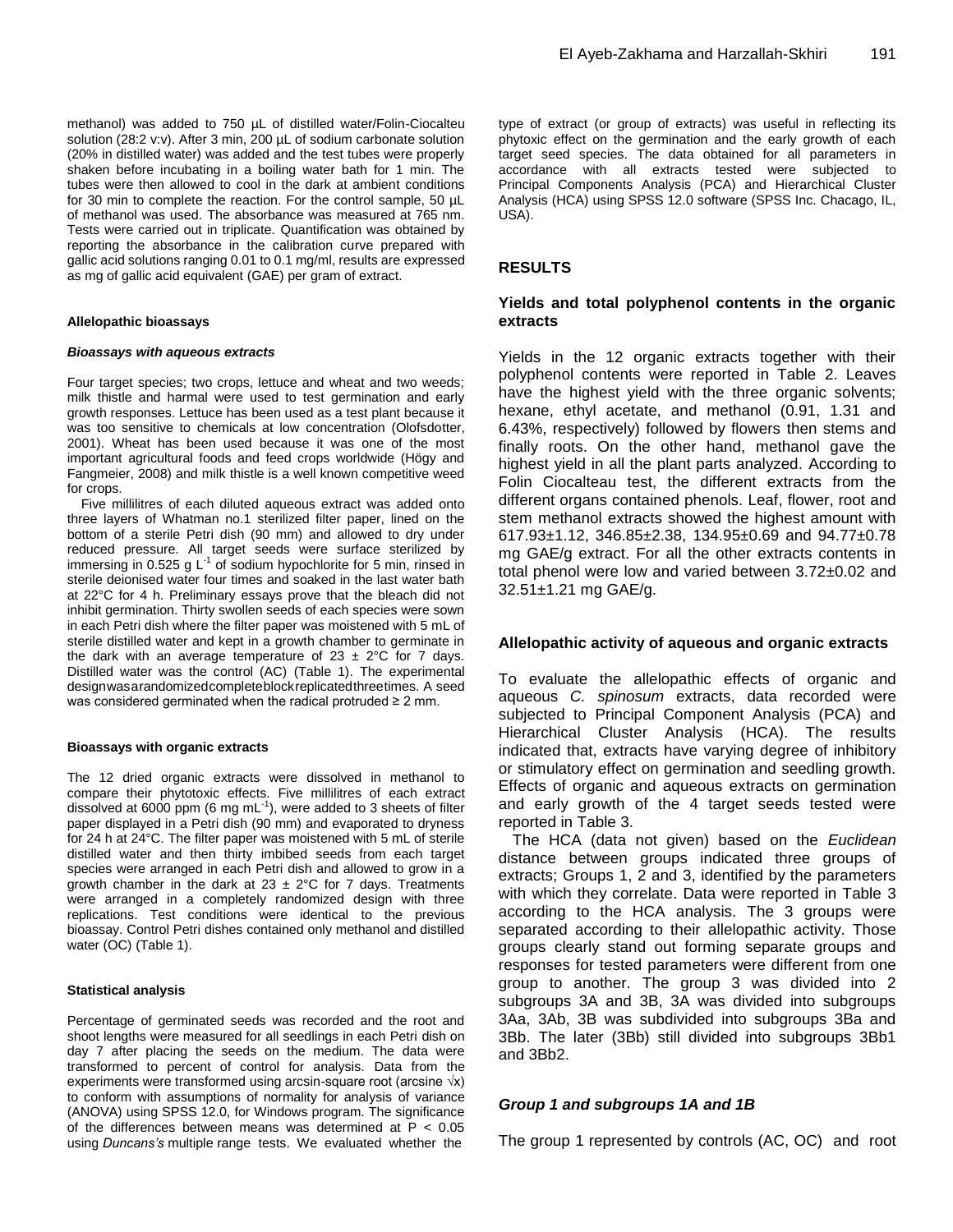| Organ and solvent extract | Total phenols (mg gallic acid equivalent/100 g MS) | Yield (%) |
|---------------------------|----------------------------------------------------|-----------|
| *Rhex                     | $3.72 \pm 0.02$                                    | 0.27      |
| Reac                      | $5.33 \pm 0.96$                                    | 0.32      |
| Rmet                      | 134.95 ±0.69                                       | 1.60      |
| Shex                      | $4.92 \pm 0.04$                                    | 0.27      |
| Seac                      | $18.27 \pm 0.00$                                   | 0.88      |
| Smet                      | 94.77±0.78                                         | 2.05      |
| Lhex                      | $22.33 \pm 1.73$                                   | 0.91      |
| Leac                      | 29.28±6.03                                         | 1.31      |
| Lmet                      | $617.93 \pm 1.12$                                  | 6.43      |
| Flhex                     | $14.37 \pm 0.21$                                   | 0.53      |
| Fleac                     | $32.51 \pm 1.21$                                   | 1.23      |
| Flmet                     | 346.85±2.38                                        | 5.94      |

**Table 2.** Yields and total polyphenol contents in organic extracts from the different organs of *C. spinosum* L.

\*For abbreviation see Table 1.

aqueous extracts at 1 and 2% (AR1 and AR2) correlated with all parameters related to germination and seedlings growth. We note however that the germination percentage of harmal seeds was between 88.3 to 100%, for milk thistle it was equal to 90 and 85%, in AC and OC, respectively. In contact with AR1 and AR2 extracts, the germination percentages of target seeds were slightly reduced compared to control (93.3-95, 100, 83.3-93 and 83.3, respectively for lettuce, wheat, harmal and milk thistle seeds). Root elongation was also close to control for lettuce (92.6 to 100.7% of control), wheat (93.6 to 95.6% of control), and milk thistle (82 to 90% of control). Root elongation of harmal was more reduced (67.8 to 69.3% of control). Those extracts highly correlate with the elongation of lettuce, wheat and harmal shoot seedlings and so stimulate their development in percentages exceeding the control (126.8-138.3, 109.3-115.4 and 148.7-156.7, respectively). Nevertheless development of milk thistle was slightly less than the control (74.4-95.5% of control).

# *Group 2 (Rmet, Smet, Flmet)*

The group 2 consisting of the three methanol extracts from roots (Rmet), stems (Smet) and from flowers (Flmet), was totally opposed to the germination of harmal and milk thistle seeds and so there is no seedling development. On the other side, those extracts correlated with the germination of wheat seeds (90-100%) and least for the germination of lettuce seeds (88.3-96.7%) and with shoot and root lettuce seedlings elongation. The development of these seedlings (16.5-41.8% of control for root, 23.8-31.9% of control for shoot), was more important than that of wheat (7.2-15.4 and 11.4-22.9% of control).

# *Group 3Aa (Rhex, Reac, Shex)*

Ethyl acetate and hexane root extracts and hexane stem extract were totally opposed to seed germination of milk thistle and harmal (0%) but correlated with wheat and lettuce seeds germination (95-96.7 and 100%, respectively). The development of lettuce and wheat root seedlings was moderately reduced (93.9-74.0% of control, and 53.7- 71.6% of control, respectively). Unlike the shoot of wheat seedlings was more elongated than this of lettuce ones (99.2-99.5% of control and 60-79% of control, respectively).

# *Groupe 3Ab (Lmet, Fleac, Seac)*

Germination of lettuce and wheat seeds were weakly inhibited (75-88.3%) in contact with those extracts, which were almost totally opposed to germination of milk thistle seeds (0-6.7%). Germination of harmal seeds was correlated with Fleac and Seac extracts and reached 90 and 83.3%, respectively, but was weakly correlated with Lmet extract (12.2%), solely all harmal seedlings grow slightly. The development of lettuce seedlings was highly reduced in Lmet and Fleac extracts (14.4-27.8% of control for roots; 16.7-49.1% of control for shoots) compared to those of wheat (39.3-49.4% of control for roots 89.6-97.5% of control for shoots). Seedlings of the two target plants (lettuce and wheat) were less sensitive to Seac extract.

# *Group 3B*

All extracts (17) from this group correlate with germination percentages of lettuce, wheat and harmal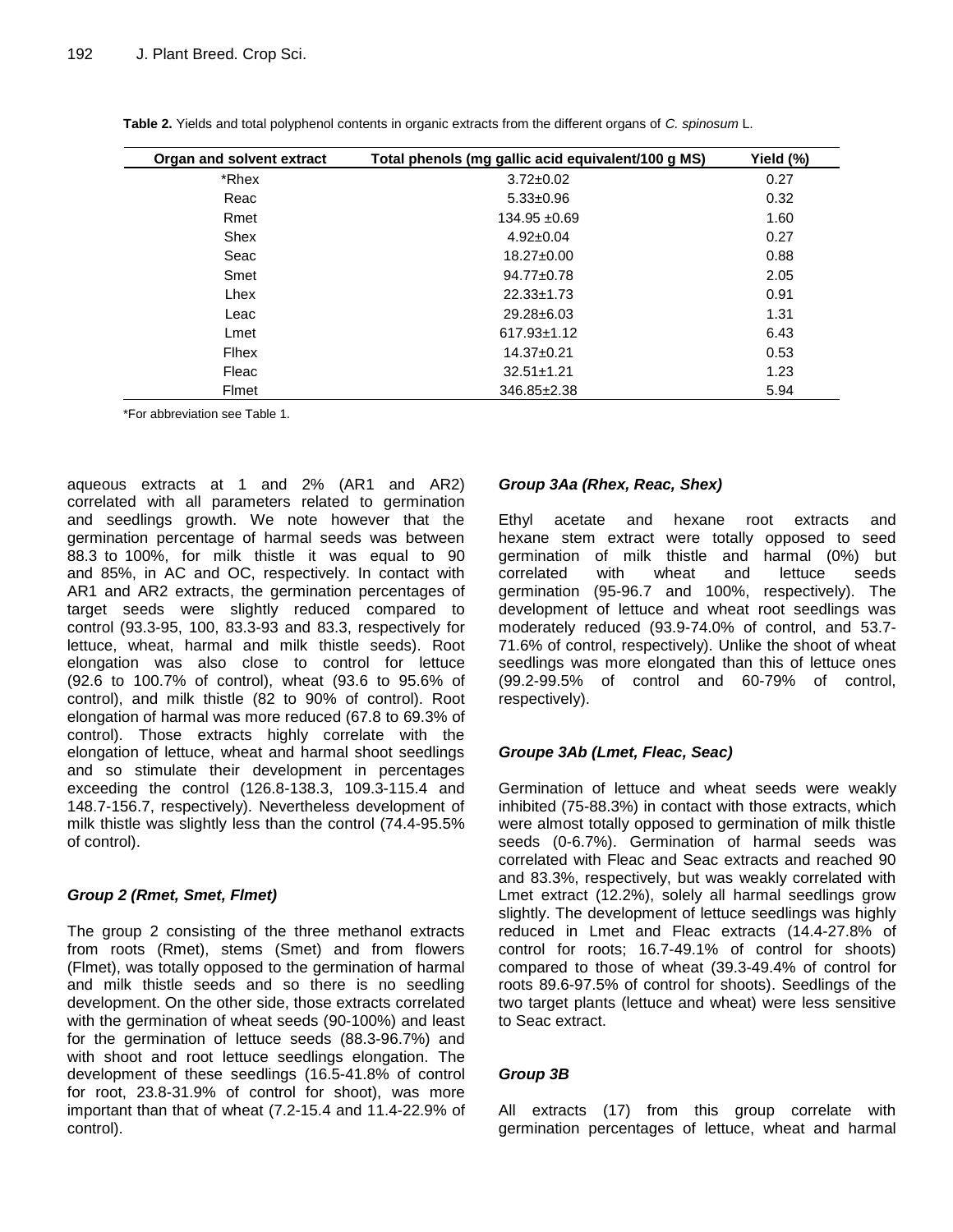**Table 3.** Percentages germination (%G) of *L. sativa* (Lac), *T. aestivum* (Tri), *P. harmala (*Peg), and *S. marianum* (Sil) seeds tested in presence of *C. spinosum* organic (6 mg/ml) and aqueous extracts (1, 2, 3 and 4%; m/v) and root (Re) and shoot (Se) elongation of their seedlings in percent of control. The table was established according the Hierarchical Clusters Analysis (HCA).

| Groups/ subgroups                |    | Aq/Org. |      | Lactuca sativa (Lettuce) |                  |                               | Triticum aestivum (Wheat)     |                                |                              | Peganum harmala (Harmal)      |                              |                               | Silybum marianum (Milk thistle) |                              |                         |                             |                             |
|----------------------------------|----|---------|------|--------------------------|------------------|-------------------------------|-------------------------------|--------------------------------|------------------------------|-------------------------------|------------------------------|-------------------------------|---------------------------------|------------------------------|-------------------------|-----------------------------|-----------------------------|
|                                  |    | Ext.    |      | %GLac                    | LacRe            | LacSe                         | %GTri                         | <b>TriRe</b>                   | <b>TriSe</b>                 | %GPeg                         | PegRe                        | PegSe                         | %GSil                           | <b>SilRe</b>                 | SilSe                   |                             |                             |
| Group 1<br>Group<br>$\mathbf{2}$ |    |         |      | $*AC$                    |                  | $100 \pm 0.0$ <sup>h</sup>    | $100 \pm 0.0$ <sup>k</sup>    | $100 \pm 0.09$ <sup>-i</sup>   | 100±0.0d                     | $100 \pm 0.0$ <sup>n</sup>    | $100 \pm 0.0$ <sup>cd</sup>  | $88.3 \pm 1.3$ <sup>cde</sup> | 100±0.0m                        | 100±0.0f                     | 90±0.0fg                | $100 \pm 0.0$               | $100 \pm 0.0$ <sup>h</sup>  |
|                                  |    | 1A      |      | OC                       |                  | $100 \pm 0.0$ <sup>h</sup>    | $100 \pm 0.0$ <sup>k</sup>    | 100±0.09-i                     | $100 \pm 0.0$ d              | $100 \pm 0.0$ <sup>n</sup>    | $100 \pm 0.0$ cd             | $100 \pm 0.0$ f               | $100 \pm 0.0$ <sup>m</sup>      | 100±0.0f                     | $85 \pm 0.0$ fg         | $100 \pm 0.0$               | $100 \pm 0.0$ <sup>h</sup>  |
|                                  |    | 1B      |      | AR1                      |                  | $95.0 \pm 0.0$ <sup>e-h</sup> | $100.7 + 6.4$                 | $126.8 \pm 3.7$ j-m            | 100±0.0 <sup>d</sup>         | 95.6±0.6k-n                   | $109.3 + 5.3$ c-e            | $83.3 \pm 0.5$ <sup>cd</sup>  | $67.8 \pm 7.7$ <sup>hi</sup>    | 148.7±5.2ij                  | $83.3 \pm 0.1$          | $90+0.7h$                   | $95.5 + 4.6$ <sup>h</sup>   |
|                                  |    |         |      | AR <sub>2</sub>          |                  | $93.3 \pm 2.8$ d-g            | $92.6 + 8.3$ jk               | $138.3 + 9.9$ mn               | 100±0.0d                     | 93.6±6.0i-n                   | $115.4 \pm 7.7$              | $93.3 + 1.2$ de               | $69.3 + 7.6$ hi                 | 156.7±3.5 <sup>jk</sup>      | $83.3 + 5.8$            | $82 + 1.29$                 | 74.4±3.79                   |
|                                  |    |         |      | Rmet                     |                  | 96.7±0.1fh                    | $41.8 \pm 6.6$ de             | $31.9 \pm 1.6^a$               | $100 \pm 0.0$ d              | $9.3 + 1.5a$                  | $17.0 \pm 3.0$ a             | $0\pm0.0a$                    | $0\pm0.0a$                      | $0\pm0.0a$                   | $05 \pm 1.0$ bc         | $0.3 + 0.5^a$               | $0\pm0.0a$                  |
|                                  |    |         |      | Smet                     |                  | $88.3 \pm 0.56$ d             | 32.6±1.8 <sup>cd</sup>        | $23.8 \pm 3.3^a$               | $100 \pm 0.0$ <sup>d</sup>   | $7.2 + 1.9$ <sup>a</sup>      | $22.9 \pm 3.4^a$             | $0 \pm 0.0$ <sup>a</sup>      | $0\pm0.0$ <sup>a</sup>          | $0\pm0.0a$                   | $0\pm0.0^a$             | $0.0 + 0.0^a$               | $0\pm0.0^a$                 |
|                                  |    |         |      | Flmet                    |                  | $90 \pm 0.0$ <sub>b-e</sub>   | $16.5 \pm 2.1$ ab             | $29.2 + 5.7$ <sup>a</sup>      | $90 \pm 0.0^{\circ}$         | $15.4 \pm 4.5^a$              | $11.4 \pm 2.6^a$             | 0±0.0 <sup>a</sup>            | $0\pm0.0$ <sup>a</sup>          | $0\pm0.0a$                   | $0\pm0.0$ <sup>a</sup>  | $0.0 + 0.0$ <sup>a</sup>    | $0\pm0.0^a$                 |
|                                  |    | 3Aa     |      | Rhex                     |                  | 95.0±0.1eh                    | $93.9 + 7.2$ <sup>jk</sup>    | 75.4±6.3df                     | $100 \pm 0.0$ d              | 58.9±1.5de                    | $99.5 \pm 0.3$ cd            | $0\pm0.0a$                    | $0\pm0.0a$                      | $0\pm0.0a$                   | $0\pm0.0a$              | $0\pm0.0a$                  | $0\pm0.0a$                  |
|                                  | 3A |         |      | Shex                     |                  | 96.7±1.6fh                    | 88.9±0.1h-k                   | 79.0±2.5ef                     | $100 \pm 0.0$ d              | 71.6±5.5fg                    | $99.3 \pm 0.1$ cd            | $0\pm0.0a$                    | $0\pm0.0$ <sup>a</sup>          | $0\pm0.0a$                   | $0\pm0.0a$              | $0\pm0.0a$                  | $0\pm0.0a$                  |
|                                  |    |         |      | Reac                     |                  | $95.0 \pm 2.1$ e-h            | 74±4.1 <sup>fg</sup>          | $60 + 9.7$ b-d                 | $100 \pm 0.0$ d              | $53.7 \pm 7.5$ <sup>cd</sup>  | $99.2 \pm 0.3$ cd            | $0\pm0.0a$                    | 0±0.0a                          | $0\pm0.0a$                   | $0\pm0.0a$              | $0\pm0.0a$                  | $0\pm0.0a$                  |
|                                  |    |         |      | Lmet                     |                  | $88.3 \pm 3.3$ b-d            | $27.8 \pm 0.5$ bc             | $49.1 \pm 1.6$ <sup>b</sup>    | $100 \pm 0.0$ <sup>d</sup>   | $49.4 \pm 2.1$ cd             | $97.5 \pm 1.0$ <sup>cd</sup> | $12.2 \pm 0.2$ <sup>b</sup>   | $0.6 + 0.4a$                    | $0\pm0.0a$                   | $0\pm0.0a$              | $0\pm0.0a$                  | $0\pm0.0a$                  |
|                                  |    | 3Ab     |      | Fleac                    |                  | $86.7 \pm 2.8$ bc             | $14.4 \pm 2.3$ <sup>a</sup>   | $16.7 \pm 6.1$ <sup>a</sup>    | 100±0.0d                     | $39.3 \pm 0.5^{\circ}$        | 89.6±2.1bc                   | $90\pm0.0$ de                 | $2.5 \pm 0.8^a$                 | $0\pm0.0a$                   | $0\pm0.0^a$             | $0\pm0.0$ <sup>a</sup>      | $0\pm0.0^a$                 |
|                                  |    |         |      | Seac                     |                  | 75.0±5.1ª                     | $90.0 + 2.3$ i-k              | $67.4 \pm 3.2$ c-e             | 100±0.0 <sup>d</sup>         | 70.1±2.0 <sup>fg</sup>        | $97.4 \pm 0.2$ cd            | $83.3 \pm 2.3$ <sup>cd</sup>  | $5.7 + 2.1$ <sup>ab</sup>       | $4.9 + 4.5^a$                | $6.7 \pm 0.6^{ab}$      | $0.4 \pm 0.3^a$             | $2.5 + 4.2a$                |
|                                  |    |         |      | AR3                      |                  | $95 \pm 0.0$ e-h              | 86.6±4.49-k                   | $150.2 \pm 7.0$ <sup>n-p</sup> | $100 \pm 0.0$ <sup>d</sup>   | 84.1±4.3h-j                   | 117.7±6.2f                   | 95.0±0.3ef                    | 82.3±8.1jk                      | 190.9±1.2°                   | $53.3 + 2.9$            | 37.2±9.9 <sup>e</sup>       | $42.6 \pm 1.1$ <sup>e</sup> |
|                                  |    |         | 3Ba1 | AFI1                     |                  | 95±0.6e-h                     | $91.9 \pm 3.3$ jk             | 136.1±9.8mm                    | $98.3 \pm 2.8$ <sup>cd</sup> | 87.9±6.4h-                    | $111.3 \pm 1.2$ c-e          | $100 \pm 0.0$ f               | 73.4±3.7ij                      | 113.6±9.59                   | 36.7±5.7de              | $12.4 + 6b$                 | $24.6 \pm 6.9$              |
|                                  |    | 3Ba     |      | AS1                      |                  | $95 + 5.0$ e-h                | 94.9±0.5jk                    | $131 \pm 2.1$ k-m              | 96.7±5.7b-d                  | 99.6±9.6mm                    | $98.7 \pm 0.6$ cd            | 95.0±5.2ef                    | 89.6±8.2kl                      | 183.1±2.3 <sup>no</sup>      | 70.0±9.9h               | $45 + 5.5$ <sup>f</sup>     | $53.5 + 4.2$ f              |
|                                  |    |         |      | AS <sub>2</sub>          |                  | $93.3 + 5.7$ d-g              | $84.2 \pm 2.29$               | $144.2 \pm 2.2$ <sup>m-o</sup> | $93.3 + 3.3$ a-d             | 96.6±2.6 <sup>I-n</sup>       | 98.6±5.2dd                   | $93.3 + 0.8$ ef               | $93.3 + 5.7$ lm                 | $167.3 \pm 3.2$ k-m          | $63.3 + 5.8$ gh         | $24.1 \pm 2.7$ <sup>d</sup> | $42.8 \pm 3.4$ <sup>e</sup> |
| S                                |    |         |      | AS3                      |                  | $91.7 \pm 0.3$ cf             | 77.9±0.5 <sup>f-i</sup>       | $163.9 + 1.4P$                 | $92.2 \pm 5.0$ a-c           | 88.7±3.6h-m                   | $88.2 \pm 2.9$ bc            | $83.3 \pm 0.3$ <sup>cd</sup>  | 66.7±8.5hi                      | $130.5 + 2.9h$               | $40\pm0.0$ <sup>e</sup> | $18.4 \pm 2.0$              | 39.6±0.6 <sup>de</sup>      |
| Group                            |    |         | 3Ba2 | AR4                      |                  | $88.3 \pm 1.2$ b-d            | 75.9±4.2f-h                   | 158.1±7.7 <sup>op</sup>        | $100 \pm 0.0$ <sup>d</sup>   | 78.6±4.6sh                    | $117 + 1.2$                  | $95 \pm 0.0$ de               | 86.1±3.4kl                      | $208.2 + 9.3$ <sup>p</sup>   | $0\pm0.0a$              | $0\pm0.0a$                  | $0\pm0.0a$                  |
|                                  |    |         | 3Bb1 |                          | AL <sub>2</sub>  | $95.0 \pm 0.5$ e-h            | $54.1 \pm 5.1$ <sup>e</sup>   | 117.2±6.2i-l                   | $92.2 \pm 6.9$ a-c           | 71.3±1.6 <sup>fg</sup>        | 110±0.5 ce                   | 95.0±0.0ef                    | 74.2±1.7ij                      | 172.7±4.1In                  | $6.7 + 5.8$ ab          | $3.2 + 1.6^a$               | $5.4 + 5.3a$                |
|                                  |    |         |      | 3Bb11                    | AL <sub>3</sub>  | $90.0 + 1.6$                  | $49.9 \pm 2.7$ <sup>e</sup>   | $113 \pm 3.5$ h-j              | $93.3 \pm 0.0$ a-d           | 64.7±5.9ef                    | $100.8 \pm 5.2$ c-e          | 95.0±0.0ef                    | 55.8±9.5fg                      | 162.9±5.2kl                  | $6.7 + 5.8$ ab          | $1.2 \pm 0.5^{\text{a}}$    | $2.3 + 4.0a$                |
|                                  | 3B |         |      |                          | AL <sub>1</sub>  | $95.0 \pm 0.8$ e-h            | $51.2 \pm 3.6$ <sup>e</sup>   | 106.9±5.79-i                   | $91.1 \pm 9.6$ ab            | $91.4 \pm 2.8$ i-n            | 113.8±1.5ef                  | $100 \pm 0.6$ <sup>f</sup>    | $93.8 + 4.3$ lm                 | 178.7±5.5m-0                 | $30\pm0.0$ <sup>d</sup> | $5.3 + 0.6a$                | $14.7 \pm 3.2$ <sup>b</sup> |
|                                  |    |         |      |                          | AL4              | $86.7 \pm 1.6$ bc             | 33.8±3.8 <sup>cd</sup>        | $92.3 + 4.2$ <sup>fg</sup>     | 88.9±5.7ª                    | 44.7±2.3bc                    | $93.1 \pm 3.6$ bc            | $90.0 + 0.6$ de               | $52.6 \pm 6.7$                  | 140.6±7.3hi                  | $0\pm0.0$ <sup>a</sup>  | $0\pm0.0$ <sup>a</sup>      | $0\pm0.0^a$                 |
|                                  |    | 3Bb     |      | 3Bb12                    | AS4              | $90+2.8$ b-e                  | 33.8±3.8 <sup>cd</sup>        | $92.3 + 4.2$ <sup>fg</sup>     | $91.1 \pm 1.9^{ab}$          | 82.4±2.6hi                    | $87.4 \pm 3.3$ bc            | $80.0 + 0.0$                  | $61.8 \pm 6.6$ gh               | $83.7 \pm 2.5$ <sup>e</sup>  | $16.7 + 5.8$            | $17.2 \pm 0.1$ bc           | $36.7 \pm 7.2$ <sup>d</sup> |
|                                  |    |         |      |                          | Leac             | $93.3 \pm 2.5$ d-g            | 74.4±1.6fg                    | $80.4 \pm 2.8$ ef              | $100 \pm 0.0$ <sup>d</sup>   | $85.4 \pm 2.9$ h-k            | $93.6 \pm 3.1$ bc            | $83.3 \pm 0.6$ <sup>cd</sup>  | 18.5±5.6°                       | 24.5±8.6 <sup>b</sup>        | $0\pm0.0a$              | $0\pm0.0a$                  | $0\pm0.0a$                  |
|                                  |    |         |      | 3Bb21                    | Flhex            | $91.7 \pm 2.8$ cf             | 50.7±9.5 <sup>e</sup>         | $53.4 \pm 7.7$ bc              | 100±0.0d                     | 65.5±1.0ef                    | 99.7±1.0cd                   | $90 + 1.1$ de                 | 11.8±2.3 <sup>od</sup>          | $35.2 \pm 3.3$ bc            | $0\pm0.0a$              | $0\pm0.0a$                  | $0\pm0.0a$                  |
|                                  |    |         | 3Bb2 |                          | Lhex             | $98.3 + 2.6$ gh               | $99.3 \pm 2.3$ <sup>k</sup>   | $98.4 \pm 1.2$ gh              | $100 \pm 0.0$ d              | $97.2 \pm 2.1$                | $89.3 \pm 0.1$ bc            | $93.3 \pm 0.5$ ef             | $35.3 \pm 1.1$ <sup>d</sup>     | $59.3 + 7.8$ <sup>d</sup>    | $0\pm0.0a$              | $0\pm0.0a$                  | $0\pm0.0a$                  |
|                                  |    |         |      |                          | AFI <sub>2</sub> | $90.0 + 1.1$ <sub>b-e</sub>   | $68.5 + 4.1$                  | 132.8±6.1                      | $95 + 8.6$ a-d               | 79.1±7.2sh                    | 109.5±0.9 <sup>c-e</sup>     | 95.0±0.0ef                    | 50.5±4.7ef                      | 79.5±0.5 <sup>e</sup>        | $0\pm0.0a$              | $0\pm0.0a$                  | $0\pm0.0a$                  |
|                                  |    |         |      | 3Bb22                    | AFI3             | 88.3±0.3 <sup>b-d</sup>       | $47 + 7.7$ <sup>e</sup>       | $114.4 \pm 7.1h+k$             | 98.3±2.8 <sup>od</sup>       | $69.2 \pm 6.2$ <sup>e-g</sup> | 107.8±0.1 <sup>c-e</sup>     | 93.32±2.8ef                   | $44.6 \pm 3.6$ <sup>e</sup>     | $86.4 \pm 9.6$ <sup>e</sup>  | $0\pm0.0$ <sup>a</sup>  | $0\pm0.0$ <sup>a</sup>      | $0\pm0.0^a$                 |
|                                  |    |         |      |                          | AFI4             | $85.0 \pm 2.1$ <sup>b</sup>   | $26.5 \pm 1.4$ <sup>a-c</sup> | $91.2 \pm 7.2$ <sup>fg</sup>   | $96.7 \pm 2.8$ b-d           | $50.7 \pm 6.0$ <sup>cd</sup>  | $81.8 \pm 0.6$ <sup>b</sup>  | 86.7±5.7cde                   | $19.3 \pm 3.6$ °                | $47.0 \pm 5.8$ <sup>cd</sup> | $0\pm0.0$ <sup>a</sup>  | $0\pm0.0^{\circ}$           | $0\pm0.0^{\mathrm{a}}$      |

Means ±SE followed by different letters differ significantly at P < 5%, as established by Duncan's test. \*For abbreviation see Table1.

seeds and with the development of their seedlings. We note also that several extracts stimulate the development of shoots;

percentages of shoot elongation exceed that of the control. On the other side, the percentages germination of thistle seeds and the

development of seedlings were low or equal to zero, with the exception for extracts for the subgroup 3Ba1.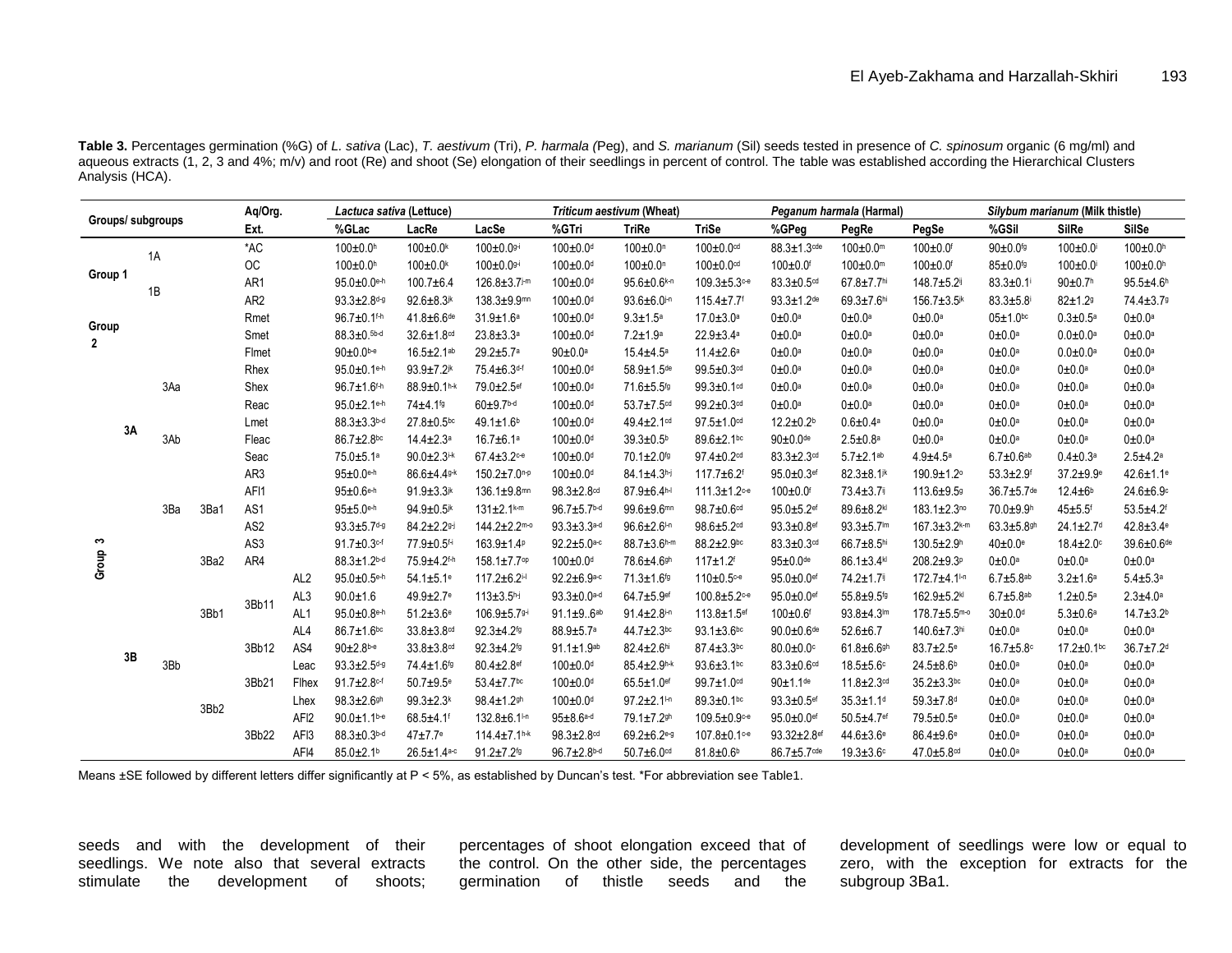# *Subgroups 3Ba1 and 3Ba2 (AR3,4, AFl1, AS1-3)*

When grown in contact with those extracts, germination percentages for lettuce, wheat, and harmal seeds reached 88.3-95.0, 92.2-100 and 83.3-100, respectively. The development of root seedlings was important (75.9- 94.9, 78.6-99.6 and 66.7-93.3% of control, respectively). The development of shoot seedlings was higher than that of control and harmal shoot was more stimulated (113.6- 208.2% of control), than this for lettuce (131-163.9% of control). The shoot of wheat seedlings was stimulated by AR3 and AR4 and by AFl1 (from 111.3 to 117.7% of control). Although, AR4 extract was highly correlated with shoot elongation of harmal seedlings which reached 208.2% of control.

Extracts from subgroups 3Ba1 and 3Ba2 were less correlated with thistle seed germination and with their seedling development. In presence of AR3, AFl1, AS1-3 (3Ba1 subgroup), milk thistle seed percentage germination was between 36.7 and 70% and root and shoot elongation varied from 12.4 to 45.0% of control and from 24.6 to 53.5% of control, respectively. Germination of this target seeds was completely inhibited by AR4, the only representative of 3Ba2 subgroup.

# *Subgroup 3Bb1 and 3Bb2*

Group 3Bb, was shared in 3Bb1 and 3Bb2, and all extracts reduced the development of lettuce, wheat and harmal more than those from 3Ba group. The subgroup 3Bb1 consisted of extracts AL1-4, AS4 which correlated with lettuce, wheat and harmal seeds germination (86.7- 95%, 88.9-93.3 and 80-100%) but less with milk thistle seeds germination (6.7-30%). More, AL4 inhibited milk thistle seed germination. Extracts from 3Bb1 subgroup were moderately correlated with the development of wheat root and harmal seedlings (44.7-91.4% of control; 52.6-93.8% of control, respectively) and less with that of lettuce (33.8-54.1% of control). Contrary to the results obtained for wheat and harmal, a low correlation was reported between those extracts and the root elongation of milk thistle seedlings (1.2-17.2% of control).

In presence of AL1-3 extracts from 3Bb11 subgroup, the development of lettuce, wheat and mainly harmal shoots was enhanced (106.9-117.2, 100.8-113.8 and 162.9-178.7% of control). Milk thistle seedling shoot elongation was reduced in the presence of those extracts (2.3-14.7% of control). In AL4 the shoot elongation of harmal was also highly stimulated (140.6% of control). AS4, the only representative of subgroup 3Bb12, stand out of the group 3Bb1 by its moderate effect on milk thistle seedling development (17.2-36.7%).

All extracts from the subgroup 3Bb2 (Leac, Flhex, Lhex, AFl2, AFl3 and AFl4) inhibited the germination of milk thistle seeds. Nevertheless, percentages of germination of lettuce and wheat seeds were close to the

effect reported in presence of extracts from subgroup 3Bb1. When seeds where in contact with Leac, Flhex, Lhex (3Bb21 group extracts), the development of roots (50.7-99.3 and 65.5-97.2% of control, respectively) and of shoots (53.4-98.4 and 89.3-99.7% of control) of lettuce and wheat seedlings was important but less than the control. The development of harmal seedlings was less important (for the root 11.8-35.3% of control; for the shoot 24.5-59.3% of control). When grow in contact with AFI2-4% (subgroup 3Bb22), elongation of lettuce and wheat root seedlings varied from 26.5 to 68.8% and from 50.7 to 79.1% of control, respectively. Nevertheless, the development of their respective shoot was important (91.2-132.8, 81.8-109.5% of control) and was higher than the control. On contrary, the development of the harmal seedlings was reduced (for the root 19.3-50.5% of control, for the shoot 47-86.4% of control).

# **DISCUSSION**

Our findings were supported by previous reports that demonstrated the allelopathic effects of many other trees such as *Melia azedarach* [\(Hong et al., 2003,](http://scialert.net/fulltext/?doi=ijar.2011.149.162&org=10#541677_ja) [2004\)](http://scialert.net/fulltext/?doi=ijar.2011.149.162&org=10#623014_ja), *Azadirachta indica* (Neem) [\(Al-Charchafchi et al., 2007;](http://scialert.net/fulltext/?doi=ijar.2011.149.162&org=10#23308_ja) [Ashrafi et al., 2008](http://scialert.net/fulltext/?doi=ijar.2011.149.162&org=10#385198_ja) ; Abdus Salam and Kato-Noguchi, 2010), *Sesbania sesban* [\(Mubarak et al., 2009\)](http://scialert.net/fulltext/?doi=ijar.2011.149.162&org=10#623074_ja), *Acacia cyanophylla* (El Ayeb et al., 2013), and more recently for six tree from South Africa (Sunmonu and Staden, 2014). For *C. spinosum*, to the best of our knowledge, findings that indicate about its allelopathic effects are not available. Hence, it was for the first time that we have systematically evaluated and demonstrated the allelopathic inhibitory effects of *C. spinosum* on seed germination and early growth of milk thistle and harmal.

Phenol compounds are well known as potential phytotoxins (Seal et al., 2004). In our study we demonstrate that the inhibition of seed germination and the reduction of seedling elongation were not only related to the content in polyphenols of the extract (Table 2) but probably with the presence in all plant parts of one or more of phenol compound responsible for the activity (Inderjit, 1996; Khan and Siddique, 2012). In fact, we demonstrate that extracts containing low quantities in total phenol show a great inhibitor power and that the toxic metabolites are distributed in all plant parts in various concentrations (Harborne, 1977).

The effect of *C. spinosum* extracts varied with the kind of organ, concentration and target species. Roots of the different target species appeared to be more sensitive to *C*. *spinosum* extracts than shoots, presumably because of their more ultimate contact with the treated filter paper (Ahn and Chung, 2000). Similar results were reported with other crops by Maharjan et al., 2007, Ashrafi et al. (2008) and Wakjira et al., (2009). Abdus Salam and Kato-Noguchi (2010) reported that the extracts of allelopathic plants had more inhibitory effect on root growth than on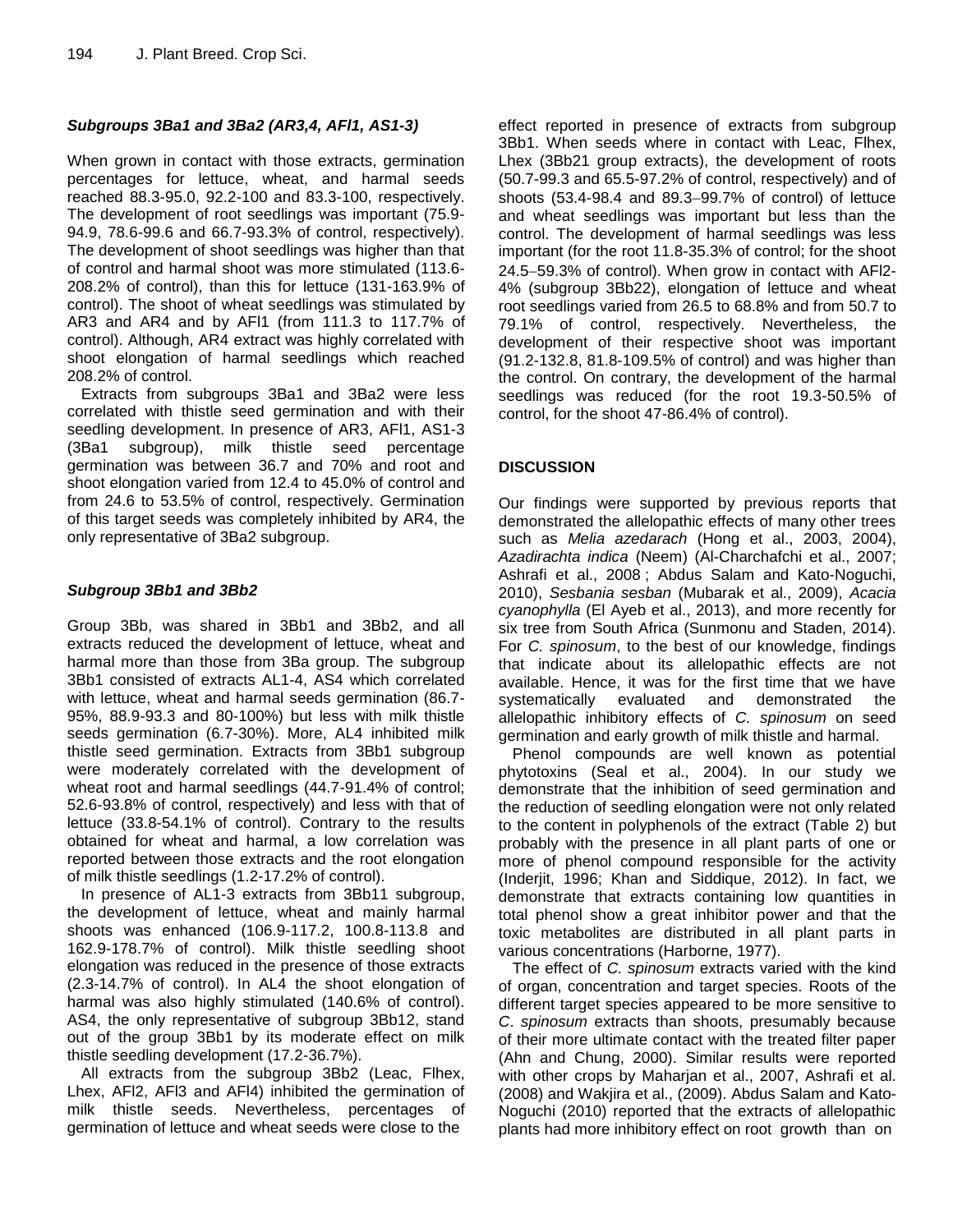shoot growth because the root is the first organ to absorb allelochemicals from the environment. Germination inhibition would be attributed to those allelochemicals (Bulut et al., 2006). Furthermore, the permeability of allelochemicals to root tissues was reported to be greater than that to shoot tissues (Nishida et al., 2005) due to the direct contact between the root and phytotoxic compounds present in extract. Those compounds might inhibit or reduced rate of cell division (Wang et al., 2002; [Qin](http://www.ncbi.nlm.nih.gov/pubmed/?term=Qin%20B%5Bauth%5D) et al., 2006) which is highly active at meristematic tissue of the growing root tip.

In all organic extracts germination of lettuce and wheat seeds was not or weakly reduced and germination percentages were proximate to control in the majority of cases (75.0-96.7 and 88.9-100%, respectively). Harmal seeds germination was strongly reduced (12.2%) or totally inhibited by all methanol extracts from stems, roots, leaves and flowers, hexane extract from roots and stems and ethyl acetate extract from roots. However, the two weeds: harmal and milk thistle were more sensitive than lettuce and wheat and the flowers extracts were the most toxic and milk thistle was more susceptible to extracts, than harmal. Organic extracts were more toxic than aqueous ones. Those later extracts, at high concentrations and all organic extracts reduced strongly or inhibited totally germination of milk thistle seeds. Contrariwise, the aqueous extracts at 1-3% (from leaves, stems and roots) stimulated elongation of lettuce, wheat, and harmal shoot seedlings in percentages exceeding control.

# **Conclusion**

The present study demonstrated that aqueous and organic extracts of *C. spinosum* possess allelopathic potential and contain inhibitory substances. Allelopathic substances present in *C. spinosum* under favourable conditions should release into the environment and likely act synergistically to affect the growth of weed plants. These results suggest that *C. spinosum* could be one of the useful natural resources for developing bioherbicides for weed management and crude extracts of this tree could be a cost effective way for crops protection against weeds. Further research in order to know the growth inhibitory substances from *C. spinosum* organs are underway.

# **Conflict of Interest**

The authors have not declared any conflict of interest.

#### **REFERENCES**

Abdus SM, Kato-Noguchi H (2010). Evaluation of allelopathic potential of neem (*Azadirachta indica* A. Juss) against seed germination and

seedling growth of different test plant species. Int. J. Agric. Sustain. 2(2):20-25.

- Ahn JK, Chung IM (2000). Allelopathic potential of rice hulls on germination and seedling growth of Barnyard grass. Agron. J. 92(6):1162-1167.
- Amossé C, Jeuffroy MH, Celette F, Christophe D (2013). Relayintercropped forage legumes help to control weeds in organic grain production. Eur. J. Agron. 49:158-167.
- Al Charchafchi FMR, Al-Nabhani I, Al-Kharousi H, Al-Quraini E, Al-Hanai A (2007). Effect of aqueous extract of *Azadirachta indica* (Neem) leaves on germination and seedling growth of *Vigna radiate* (L.). Pak. J. Biol. Sci. 2:3885-3889.
- AOAC (1984). Official methods of analysis of the association of official analytical chemists. 14<sup>nd</sup> ed. Arlington, Virginia, USA.
- Ashrafi ZY, Rahnavard A, Sadeghi S, Alizade HM., Mashhadi HR (2008). Study of the allelopathic potential of extracts of *Azadirachta Indica* (Neem). J. Biol. Sci. 3:57-61.
- Balázs B, Tóth G, Duddeck H, Soliman HSM (2006). Iridoid and lignan glycosides from *Citharexylum spinosum* L. Nat. Prod. Res. 20:201-5.
- Bulut Y, Kordalt S, Atabeyoglu O (2006). The allelopathic effect of *Pictacia* leaf extracts and pure essential oil components on *Pelargonium ringo* deep scarlet F1 hybrid seed germination. J. Appl. Sci. 6(9):2040-2042.
- Campiglia E, Cavalieri A, Mancinelli R, Caporali F (2007). Use of essential oils of cinnamon (*Cinnamomum zeylanicum* L.), lavender (*Lavandula* spp.) and peppermint (*Mentha x piperita* L.) for weed control. Ital. J. Agron. 2:171-175.
- Cordero AB (1978). Manual de medicina domestica: plantas medicinales Dominicanas. Editora Taller, Santo Domingo, Dominican Republic.
- Dommanget F, Evette A, Spiegelberger T, Gallet C, Pacé M, Imbert M, Navas ML (2014). Differential allelopathic effects of Japanese knotweed on willow and cottonwood cuttings used in riverbank restoration techniques. J. Environ. Manag. 132:71-78.
- Dudai N, Poljakoff-Mayber A, Mayber AM, Putievsky E, Lerner HR (1999). Essential oils as allelochemicals and their potential use as bioherbicides. J. Chem. Ecol. 25:1079-1089.
- El Ayeb A, Ben Jannet H, Harzallah-Skhiri F (2013). Effects of *Acacia cyanophylla* Lindl. extracts on seed germination and seedling growth of four crop and weed plants. Turkish J. Biol. 37:305-314.
- El-Khawas SA, Shehata MM (2005). The allelopathic potentialities of *Acacia nilotica* and *Eucalyptus rostrata* on monocot (*Zea mays* L.) and dicot (*Phaseolus vulgaris* L.). Biotechnology. 4(1):23-34.
- Einhelling FA (1996). Interactions involving allelopathy in cropping systems. Agron. J. 88:886-893.
- Hadacek F (2002). Secondary metabolites as plant traits: Current assessment and future perspectives. Cr. Rev. Plant Sci. 21:273-322.
- Harborne JB (1977). Introduction to ecological biochemistry. New York, Academic Press,
- Högy P, Fangmeier A (2008). Effect of elevated atmospheric  $CO<sub>2</sub>$  on grain quality of wheat*.* J. Cereal Sci. 48:580-591.
- Hong NH, Xuan TD, Eiji T, Hiroyuki T, Mitsuhiro M, Khanh TD (2003). Screening for allelopathic potential of higher plants from Southeast Asia. Crop Prot. 22:829-836.
- Hong NH, Xuan TD, Tsuzuki E, Terao H., Matsuo M, Khanh TD (2004). Weed control of four higher plant species in paddy rice fields in Southeast Asia. J. Agron. Crop Sci. 190:59-64.
- IAS **(**1996). International Allelopathy Society. In: September 1996, First World Congress on Allelopathy: A Science for the Future. Constitution and Bylaws, Cádiz, Spain.
- Inderjit (1996). Plant phenolics in allelopathy. Bot. Rev. 62:186-202.
- Itoh K (2004). Importance of biodiversity of aquatic plants in agroecosystem for rice production, In: Schaal, B.A., Chiang, T.Y., Chou, C.H. (Eds.), Plant Evolutionary Genetics and the Biology of Weeds. Endemic Species Research Institute, Chi-Chi, Taiwan, pp. 245-266.
- Khanh TD, Hong NH., Xuan TD, Chung IM (2005). Paddy weed control by medicinal and leguminous plants from Southeast Asia. Crop Prot. 24:421-431.
- Khan MR, Siddique F (2012). Antioxidant effects of *Citharexylum spinosum* in CCl4 induced nephrotoxicity in rat. Exp. Toxic. Pathol. 64:349-355.